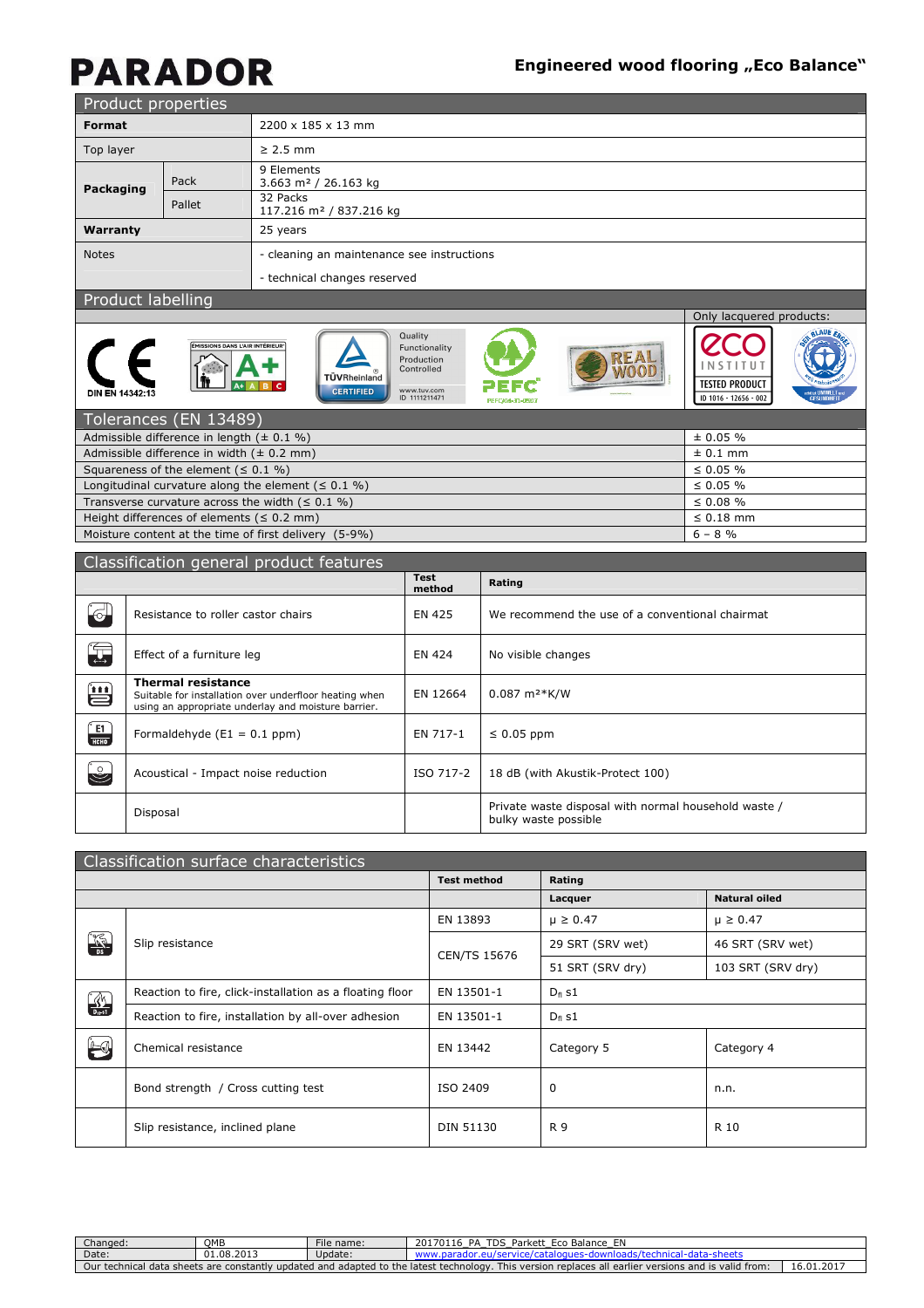## **PARADOR**

| Free sorting according to EN 13489          |                           |                             |                                    |                                                 |                                |                           |                           |  |  |
|---------------------------------------------|---------------------------|-----------------------------|------------------------------------|-------------------------------------------------|--------------------------------|---------------------------|---------------------------|--|--|
| <b>Assortment:</b>                          | <b>Block</b>              |                             |                                    |                                                 |                                |                           |                           |  |  |
| Characteristics according<br>to EN 1310:    |                           | Upper side of the lamella   |                                    |                                                 |                                |                           |                           |  |  |
| Type of wood:                               | <b>Beech</b>              |                             | Oak                                |                                                 |                                | European walnut           |                           |  |  |
| Botanical designation / Code<br>(EN 13556): | Fagus sylvatica L. / FASY |                             |                                    | Quercus petraea Liebl., Quercus robur L. / QCXE |                                | Juglans nigra L. / JGNG   |                           |  |  |
| Origin:                                     | HU, HR, SK, BA            |                             | DE, AT, HU, HR, SK, BA, UA, FR, CZ |                                                 |                                | HU, RS                    |                           |  |  |
|                                             |                           | ER-L-BU                     |                                    | ER-L-EI                                         | Version 11                     | ER-L-SWN                  |                           |  |  |
| Shortcut / grade / date<br>(internal):      |                           | Version 7<br>2014           |                                    | Version 14<br>2016                              |                                | Version 7<br>2012         |                           |  |  |
|                                             | A <sub>2</sub>            | A <sub>4</sub>              | A <sub>2</sub>                     | A <sub>4</sub>                                  | N <sub>4</sub>                 | A2                        | A4                        |  |  |
| Grade:                                      | <b>Nature</b>             | Living                      | <b>Nature</b>                      | <b>Rustique</b>                                 | Living                         | <b>Nature</b>             | Living                    |  |  |
| Sound sapwood                               |                           |                             | not permitted                      | permitted                                       | permitted                      | permitted                 | permitted                 |  |  |
| Knot (intergrown)                           | permitted:<br>up to 15 mm | permitted:<br>up to 20 mm   | permitted:<br>up to 15 mm          | permitted:<br>up to 20 mm                       | permitted:<br>up to 30 mm      | permitted:<br>up to 20 mm | permitted:<br>up to 30 mm |  |  |
| Falling out knot                            | not permitted             | not permitted               | permitted:<br>up to 10 mm          | permitted:<br>up to 20 mm                       | permitted:<br>up to 20 mm      | not permitted             | not permitted             |  |  |
| Pinknots                                    | permitted                 | permitted                   | permitted                          | permitted                                       | permitted:<br>Cluster of knots | permitted                 | permitted                 |  |  |
| Filling                                     | permitted                 | permitted                   | permitted                          | permitted                                       | permitted                      | permitted                 | permitted                 |  |  |
| Slight cracks / hairline cracks             | not permitted             | not permitted               | not permitted                      | not permitted                                   | not permitted                  | permitted                 | permitted                 |  |  |
| Sugar inclusions, mineral<br>inclusions     |                           |                             |                                    |                                                 |                                |                           |                           |  |  |
| Bark pocket                                 | not permitted             | not permitted               | not permitted                      | not permitted                                   | not permitted                  | not permitted             | not permitted             |  |  |
| Lightning cracks                            | permitted                 | permitted                   | not permitted                      | permitted                                       | permitted                      | not permitted             | permitted                 |  |  |
| Slope of grain                              | no criterion              | no criterion                | no criterion                       | no criterion                                    | no criterion                   | no criterion              | no criterion              |  |  |
| Healthy heart                               | permitted                 | permitted:<br>brown lamella |                                    |                                                 | permitted                      |                           |                           |  |  |
| Medullary ray                               | permitted                 | permitted                   | permitted                          | permitted                                       | permitted                      |                           |                           |  |  |
| Discoloration, colour variation             | permitted                 | permitted                   | permitted                          | permitted                                       | permitted                      | permitted                 | permitted                 |  |  |
| White streaks                               |                           |                             | not permitted                      | permitted                                       | permitted                      |                           |                           |  |  |
| Pilling sticks marking                      | not permitted             | not permitted               | not permitted                      | not permitted                                   | not permitted                  | not permitted             | not permitted             |  |  |
| Biodeterioration (EN 1311)                  | not permitted             | not permitted               | not permitted                      | not permitted                                   | not permitted                  | not permitted             | not permitted             |  |  |

#### **Non-visible parts**

All features without restrictions to size or quantity permitted, provided they do not affect the strength or durability of the floor.

#### **Comment**

Maximum 3% of lamellas are allowed in the next lower grading. Wood is a natural product and therefore different in colour and texture. Samples, brochures and photos are therefore only approximate and not binding. The action of sunlight affects the natural variation in wood shade. This allows the product present at the time of delivery of significant differences to master.

| Changed:                                                                                                                                             | OMB        | File name: | 20170116 PA TDS Parkett Eco Balance Anhang EN                     |            |  |      |
|------------------------------------------------------------------------------------------------------------------------------------------------------|------------|------------|-------------------------------------------------------------------|------------|--|------|
| Date:                                                                                                                                                | 01.08.2013 | Update:    | www.parador.eu/service/catalogues-downloads/technical-data-sheets |            |  |      |
| Our technical data sheets are constantly updated and adapted to the latest technology. This version replaces all earlier versions and is valid from: |            |            |                                                                   | 16.01.2017 |  | Page |